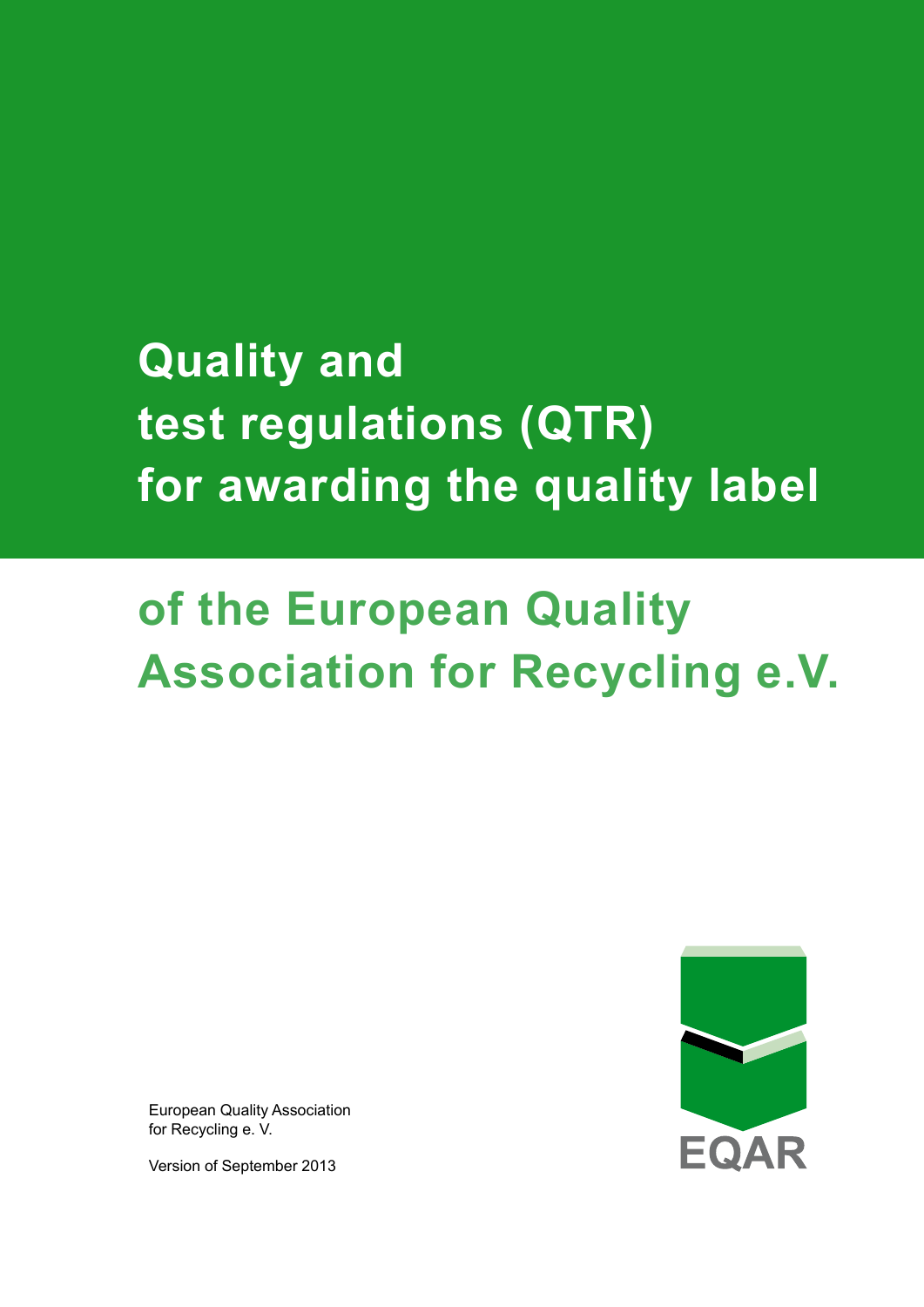## **Inhalt**

| Quality and test regulations (QTR) for awarding the quality label |  |
|-------------------------------------------------------------------|--|
| of the European Quality Association for Recycling e. V.           |  |

**Implementing Regulations for awarding and holding the quality label of the European Quality Association for Recycling e. V.** 11

**Herausgeber European Quality Association for Recycling e. V.** Kronenstraße 55 - 58 D-10117 Berlin Tel.: 0049 (0)30 20314-575 Fax: 0049 (0)30 20314-565 E-Mail: mail@eqar.info www.eqar.info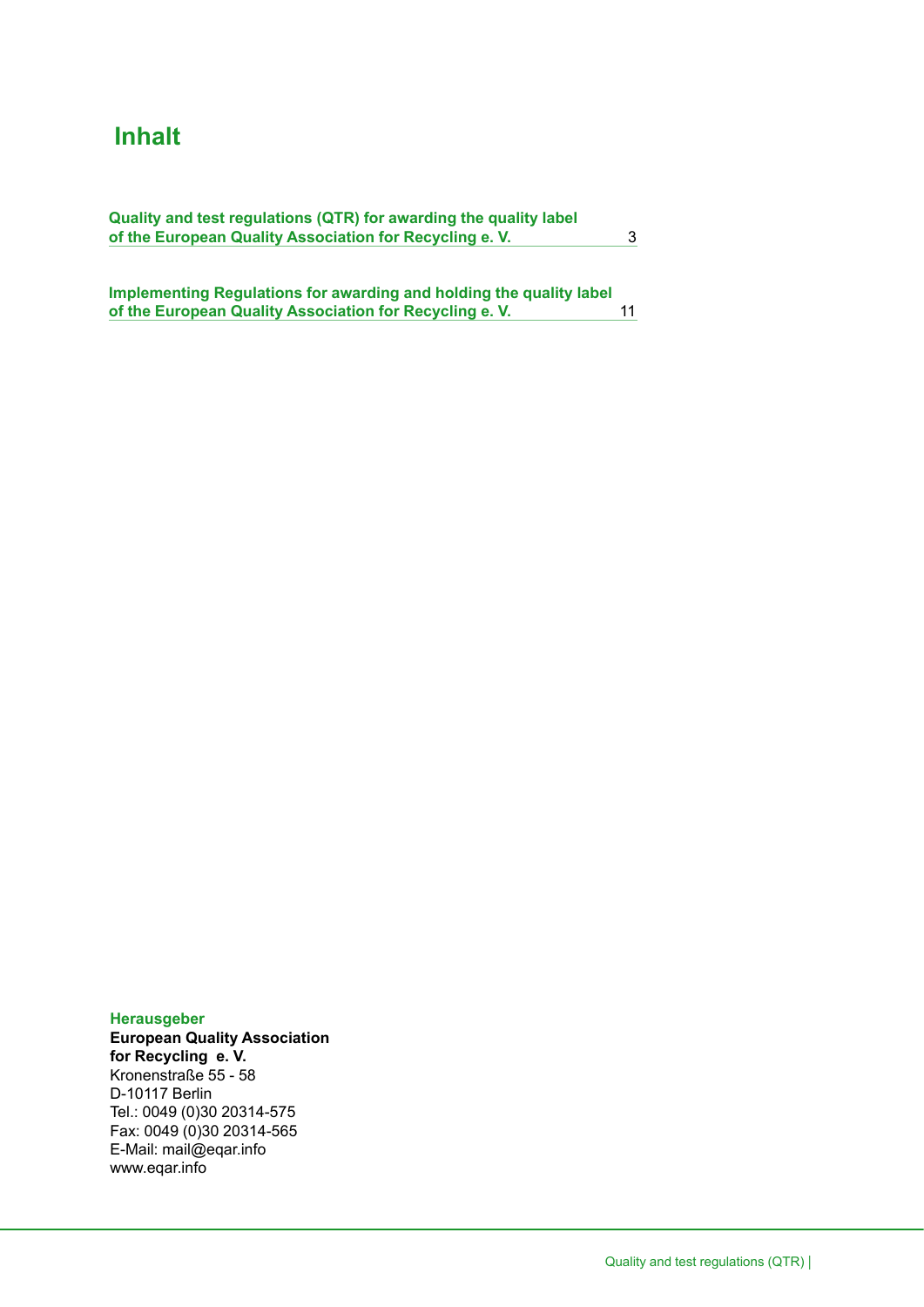## **Quality and test regulations (QTR) for awarding the quality label of the European Quality Association for Recycling e.V.**

#### **1. Area of applicability**

The Quality and Test Regulations hereinafter referred to as QTR regulate the type and scope of tests for obtaining the quality label for the following fields of application:

- recycled mineral construction materials in conformity with EN 13242 for roads and other civil engineering works
- recycled mineral construction materials in conformity with EN 13043 for asphalt and surface treatment of roads, airfields and other trafficked areas
- recycled mineral construction materials in conformity with EN 12620 as aggregates for con crete
- unbound mixtures in conformity with EN 13285 as mixtures of aggregates for road construc tion and other civil engineering works

The target is to produce a high-quality recycled construction material of construction and demolition wastes. This involves complying with the European and, if necessary, national standards and regulations for unbound and bound aggregates.

In addition pollutant input into environment or the adjacent soils shall be prevented.

#### **2. Definitions**

#### **Plan of utilization:**

Analysis, planning and documentation of the construction and demolition waste presumably produced when carrying out the construction measure, quantities and possibilities of recycling and utilization.

#### **Supplier (transporter):**

The company which supplies the construction and demolition waste produced on the construction site to the construction material recycling company.

#### **Building owner:**

Principal of the construction or demolition measure

#### **Incoming control/acceptance certificate:**

Testing of the mineral construction and demolition waste supplied for inadmissible impurities. The acceptance certificate documents the construction and demolition wastes supplied according to their composition and volume or mass.

#### **Main components:**

Starting construction materials such as e.g. concrete, brickwork, asphalt amounting to nearly half of the total mass of the construction/demolition object.

#### **Impurities:**

Non-mineral shares such as wood, plastic or metals in the recycled construction material

#### **Dangerous substances:**

Substances contained in the Directive 67/548/EEC (such as e.g. cement bound asbestos or tarcontaining asphalt) or to be classified as dangerous substances in conformity with national regulations.

#### **Responsible person:**

Manager of the operating point or other person according to workshop regulations responsible for the construction material recycling factory and production of recycled construction material.

#### **Preselection:**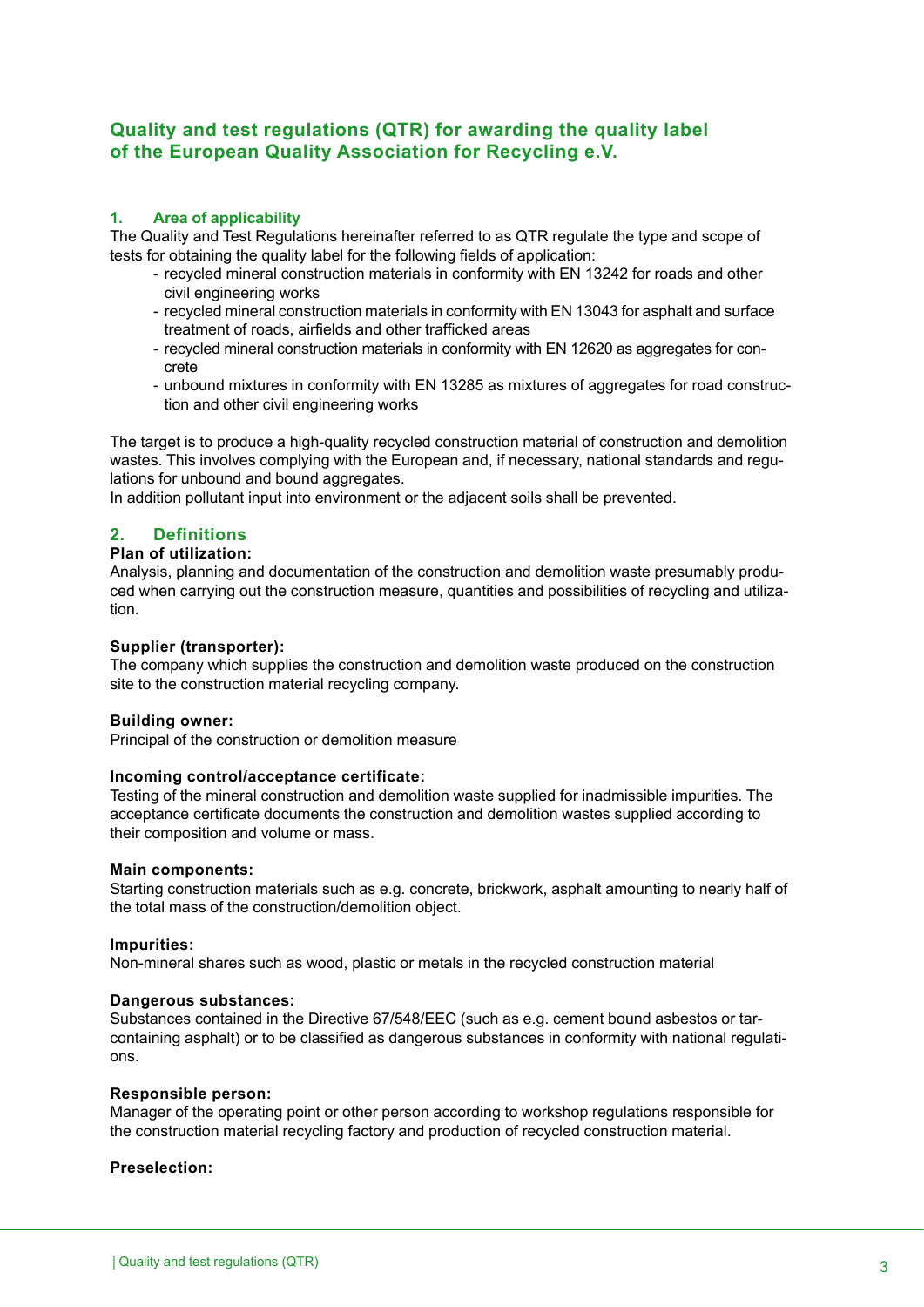Preliminary inspection of the material to be tested for impurities and dangerous substances.

**3. Applicable regulations, ordinances, directives (in their effective versions):** As examples there are mentioned:

- Council Directive 98/83/EC on the quality of water intended for human consumption (EC Drinking Water Directive)
- Council Directive 67/548/EEC on the approximation of laws, regulations and administrative provisions relating to the classification, packaging und labelling of dangerous substances
- EN 12620 Aggregates for concrete
- EN 13043 Aggregates for bituminous mixtures and surface treatment for roads, airfields and other trafficked areas
- EN 13242 Aggregates for unbound and hydraulically bound mixtures used for roads and other civil engineering works
- EN 13285 Unbound mixtures specifications
- EN ISO/IEC 17025 General requirements for the competence of testing and calibration laboratories
- National laws and regulations on the protection of soils and drinking water

#### **4. Quality assurance**

## **4.1 Preselection**

The material to be tested for dangerous substances (e.g. asbestos) should be preliminarily inspected either in the structure to be demolished (utilization plan) or when accepting the materials. When controlling them in the structure a report should be made up containing at least the following data:

- position/address of the structure,
- type and function of the structure,
- data relating to the main components,
- statement that it is largely free from dangerous substances,
- date of testing,
- name and signature of the person responsible/tester.

In the case of testing at delivery the preliminary inspection in the framework of the incoming control shall be recorded (see below).

Exclusion of material containing inadmissible impurities:

The exclusion or rejection of material shall be recorded in the documentation made up in the framework of the incoming control (see below).

#### **Incoming control:**

Recording of the incoming control is made in the form of an operating journal or a delivery book. In this connection the following data shall be indicated for each delivery:

- name and address of the supplier,
- type of the material supplied (e.g. concrete demolition)
- volume/mass supplied,
- producer/site (complete address),
- date of supply,
- name and signature of the responsible person

#### **4.2 Processing**

The requirements regarding aggregates have to be complied with depending on the case

- aggregates for concrete in conformity with EN 12620,
- aggregates for unbound and hydraulically bound mixtures used for roads and other civil engineering works in conformity with EN 13242,
- aggregates for bituminous mixtures and surface treatment for roads, airfields and other trafficked areas in conformity with EN 13043,
- EN 13285 unbound mixtures specifications
- aggregates according to relevant regulations.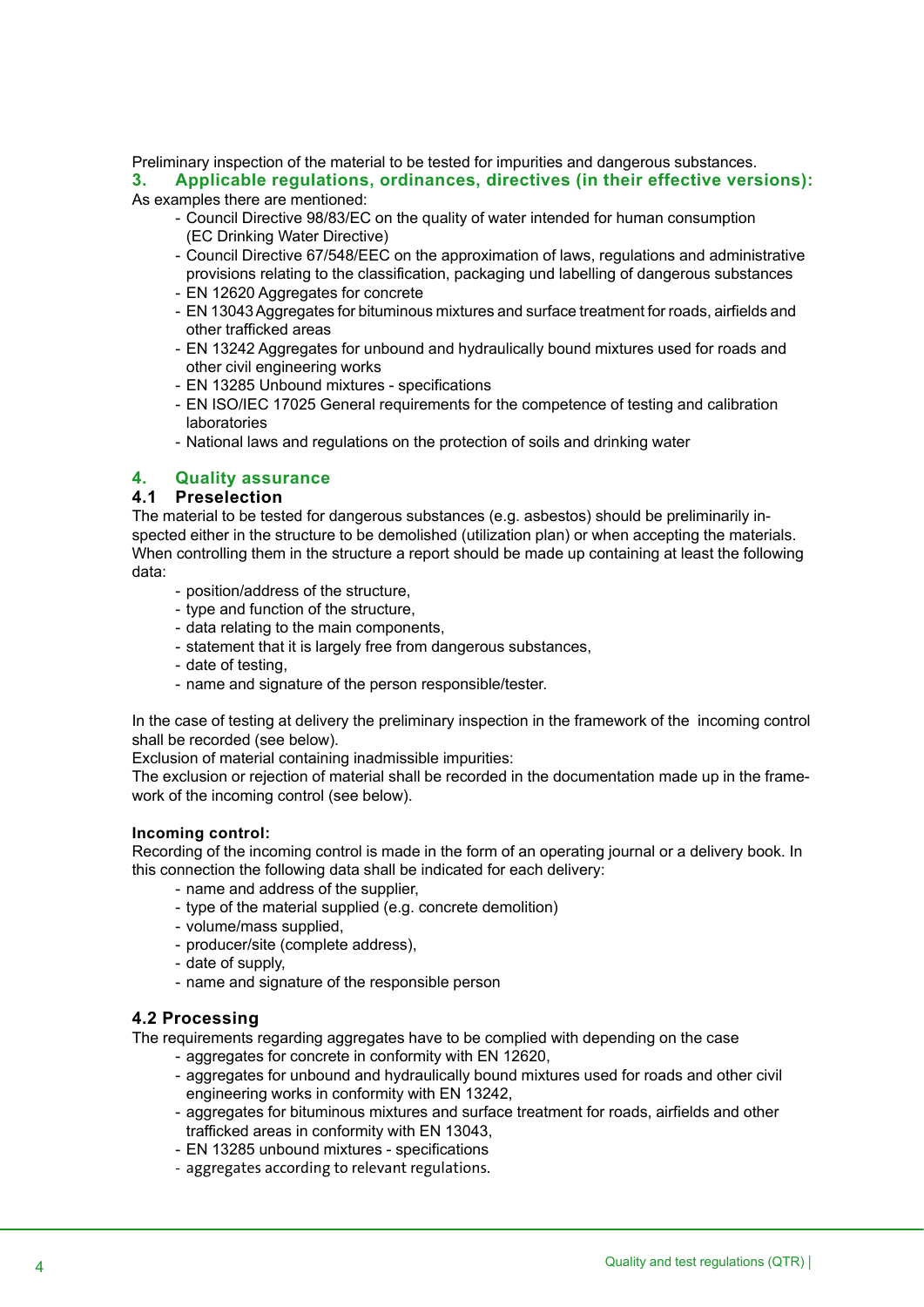Here the tests envisaged in the respective standards or the respective national regulations shall be carried out and documented. The following minimum data are required for the description of the construction material:

- grain size distribution: the maximum grain shall be indicated,
- classification of the components,
- foreign shares (other mineral components),
- impurities: data in percent by volume,

The impurities shall be restricted to maximally 2 percent by volume.

#### **4.3 Securing of the environmental compatibility**

Actual **national requirements** of the EU member countries where the recycled product shall be marketed and used regarding the proof of the environmental compatibility shall be complied with. The tests to adherence of the environment relevant parameters connected with them are to be carried out and documented in accordance with the relevant standards or provisions.

In the case of national requirements regardiing environmental compatibility not being defined the following **ecological parameters** in the eluate

- ▸ **pH value:** has to be in the scope of 7 12.5 in the eluate
- **► electrical conductivity:** may be max. 320 mS/m in the eluate<br>► **PAK:** ► PAK<sub>: ►</sub> 20 mg/kg in the solid.
- $PAK_{16} \leq 70$  mg/kg in the solid.

shall be checked periodically for each recycled construction material product, yet **at least** (the shortest period is relevant):

- ▸ **once in a production month,**
- ▸ **per 20,000 t of production volume,**
- ▸ **however at least once a year:**

If future uniform **European requirements** will be published by the EU Commission they shall be considered apart from possibly higher national requirements.

#### **4.4 Quality management**

The continuous testing in accordance with the above-mentioned methods shall be ensured by an operating quality management. The regulations for the operating quality management have to contain notably rules for the own and external control including responsibility and documentation. The quality management has to be documented.

The documentation on the own and external control has to be transmitted to EQAR every 6 months differentiated by EQAR member companies and EQAR member associations as follows:

- EQAR member companies have to present individual proofs according to section 6,
- EQAR member organizations have to document their quality requirements or quality and test regulations and to transmit the documentation on the continuous quality assurance of their members periodically to EQAR.

#### **4.5 Personal and operating requirements**

The user of the quality label has to make available appropriate skilled personnel (qualified labour) in a sufficient number and to nominate a responsible person and to inform EQAR on it.

A regular further training in courses of the member association or EQAR is required. Equal courses are recognized by EQAR (or the Technical Committee of EQAR).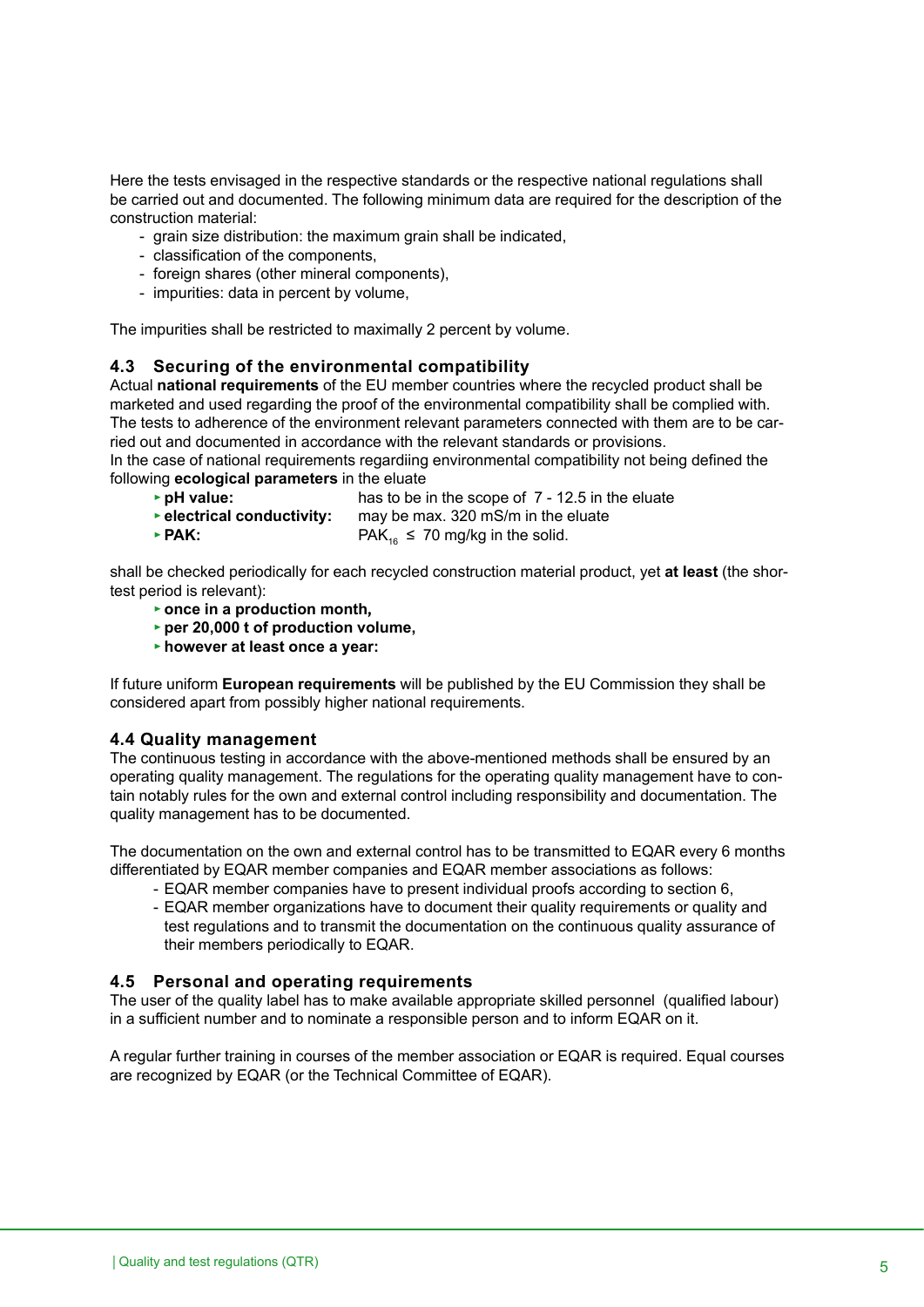The operational equipment of the holder of the quality label shall meet the requirements regarding a proper processing of mineral construction and demolition wastes.

The enterprise shall be equipped with the facilities required for the incoming control, workshop production control and documentation.

#### **5. Transparency of quality assurance**

The EQAR quality label ensures for the client to dispose of the respective documents and to meet the above-mentioned requirements.

The user of the quality label shall present to the EQAR office all documents not older than 6 months in German and English.

#### **6. Quality control**

The recycled construction materials meeting the requirements of the present quality and test regulations are subject to a quality control by the **European Quality Association for Recycling e. V.** for securing the requirements to be met by them.

In this section the test procedures and the frequency of control relating to the tests to be carried out are fixed. Thus the proof of the requirements and properties fixed is complied with.

#### **6.1 First test (aptitude test)**

The prerequisite to awarding the quality label . High Quality of Recycled and Controlled Construction Materials" is the first test, the so-called aptitude test.

#### **6.1.1 Target and object of the first test**

The first test assesses:

- the technical prerequisites,
- the work flow and
- the special knowledge of the responsible person.

Thus it serves to assess the problem whether the prerequisites to control (a. o. the possibility of the workshop production control in the company or by third persons, the laboratory and equipment technical prerequisites) and to the quality-controlled construction material recycling in conformity with the requirements prescribed by the present quality and test regulations may be complied with. In the case of the result of the first test/aptitude test being negative a repeated test has to be carried out without delay.

If the repeated test will not be passed there shall be proceeded on the fact that the requirements of the quality and test regulations may not be complied with. EQAR will hold off the application and the applicant will be given a respective information.

#### **6.1.2 Responsibility of the first test**

The proof that a first test has been carried out forms part of the awarding procedure for granting the quality label. Thus it is the task of the applicant to assume responsibility for complying with the quality and test regulations.

In conformity with the requirements of the quality and test regulations the company authorizes an accredited test institute according to EN 17025. The **European Quality Association for Recycling e. V.** has a list of recognized testing centers which cooperate with the users of the quality label. A change of the testing center in the course of a calendar year is excluded.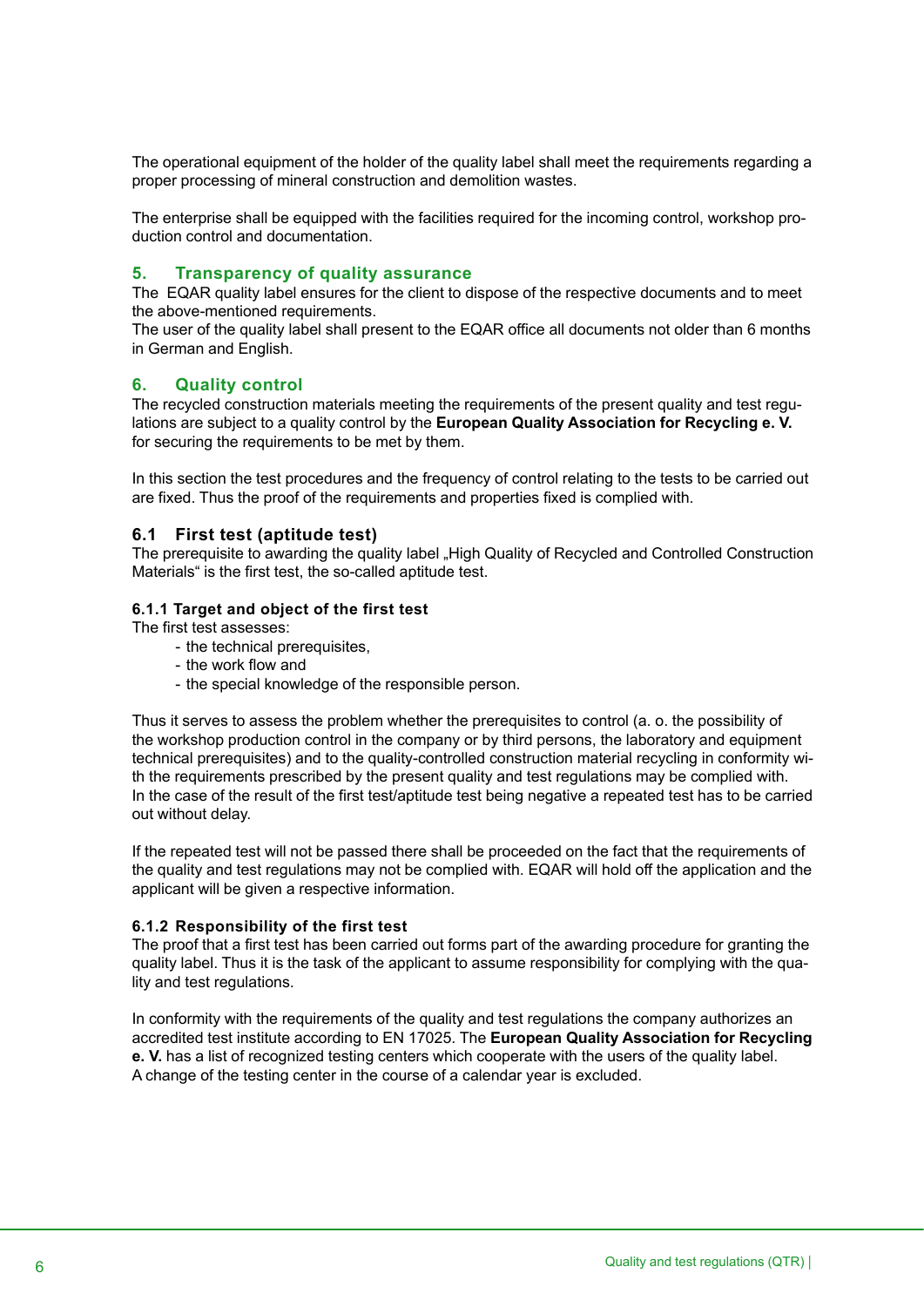## **6.2 Workshop production control (own control)**

To furnish proof that the quality properties required by the present quality and test regulations are met a continuous own control of the production based on the present quality and test regulations is necessary. Frequency, type and scope of the tests regarding

- ▸ preselection,
- ▸ incoming control,
- ▸ processing

are regulated by the standards mentioned in section 3 or national legal provisions. The test results of the workshop production control determined during the last calendar year shall be presented to the external controller without being asked.

If checking of the results of the workshop production control shows that specific quality requirements contained in the present quality and test regulations are not met the user of the quality label shall immediately take all operational measures to remedy this fault. In addition EQAR may take measures according to section 5 of the implementing regulations.

The user of the quality label is obliged to inform the Technical Committee of EQAR on essential operational and all changes of the responsible person – notably the change of the testing center – if they are essential for carrying out the workshop production control of quality-assured recycled construction materials.

#### **6.3 External control**

An external control will be carried out at least once a year and shall be arranged for by the user of the quality label with external control tests being required in conformity with the national provisions of the EU member state where the recycled product will be marketed or used. In the framework of the external control the test results and the records of the workshop production control shall be presented.

Apart from checking these documents for completeness and plausibility the external controller shall check on a random basis whether the requirements regarding the quality-assured construction material recycling within the meaning of section 6.1.1 have been met.

The controller shall take records of each control which shall be sent to EQAR by the user of the quality label.

The controller shall use a list made up by EQAR for carrying out the control. The costs of the external control shall be fully covered by the user of the quality label.

#### **6.4 Repeated test**

If in the framework of external control deficiencies in the quality assurance of the quality label user are detected the Technical Committee of EQAR may prescribe a repeated test. The content, scope and time for carrying out the repeated test shall be determined by the Technical Committee If the repeated test will not be passed the external control will be altogether considered as not passed.

Everything else is regulated by the implementing regulations for granting and holding the quality label of the **European Quality Association for Recycling e.V.**  The costs of the repeated test shall be fully covered by the user of the quality label.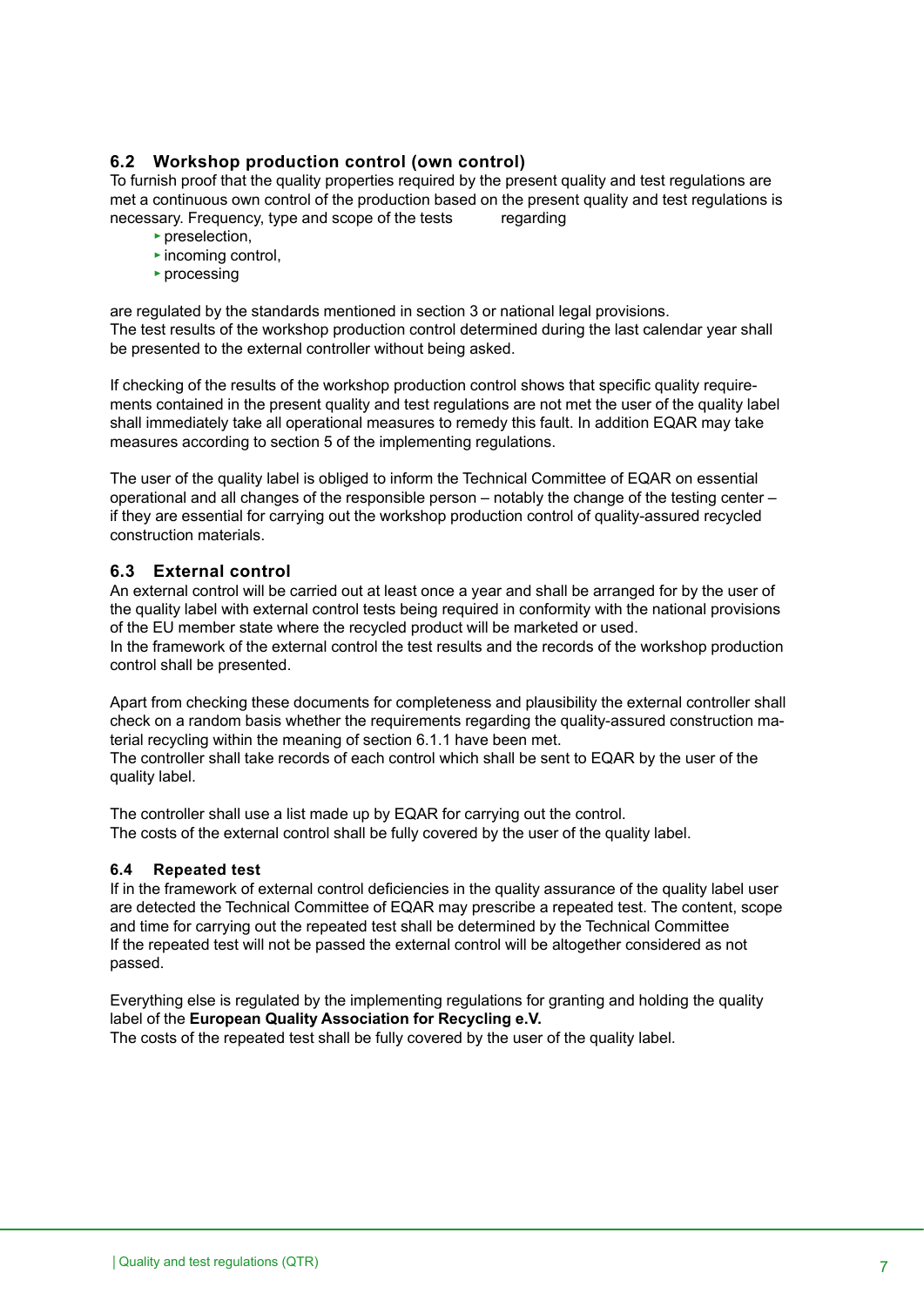## **7. Marking**

Recycled construction materials corresponding to the present quality and test regulations as has been proved may be marked by the quality label of the **European Quality Association for Recycling e.V.** represented hereinafter as soon as the applicant has been granted the right to hold the quality label by the Quality Association.

Below the EQAR quality label the European product standard and a respective designation of the recycled construction material shall be indicated.

Furthermore by indicating the respective state flag or the nationality mark there shall be indicated which national provisions have been considered in the environmental compatibility test carried out in the framework of quality assurance

or

the recycled products shall be marked additionally by "XXX" indicating the test values of the environmental parameters to be tested according to section 4.3.



**The product standard shall be always indicated** (e. g. EN 13242) **The maximum grain shall be indicated** (Rc<sub>oo</sub> 0/63)

#### *Data required for the environmental test:*

 **Nationality mark** (e. g. A, CH, CZ, D, NL,SK…) *or* **Marking: XXX, additionally indication of the test values according to section 4.3:** pH value (e. g. pH 8,5), indication of the electrical conductivity (e. g. 150 mS/m), indication of the PAK content (e. g. PAK < 5 mg/kg)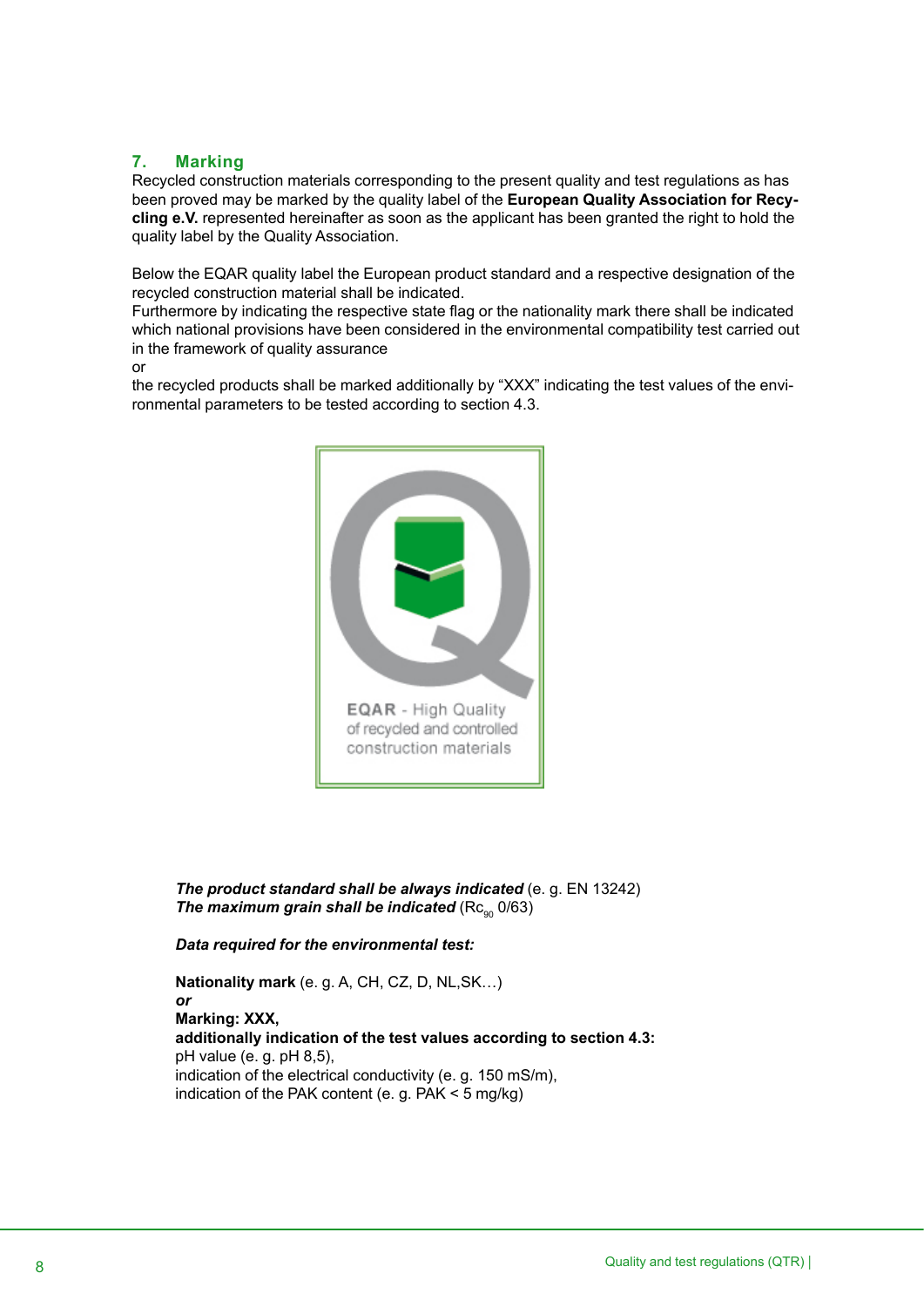**Example** of the EQAR quality label with testing of the environmental parameters **according to national requirements:**



**Example** of the EQAR quality label without testing of the environmental parameters **according to national requirements, i.e. testing according to section 4.3:**



#### **8. Alterations:**

Alterations of the present quality and test regulations, also editorial alterations, are subject to the consent of the executive board of the **European Quality Association for Recycling e.V.** to become effective.

They will be put into effect at an appropriate time after the **European Quality Association for Recycling e.V.** passed them on to the users of the quality label.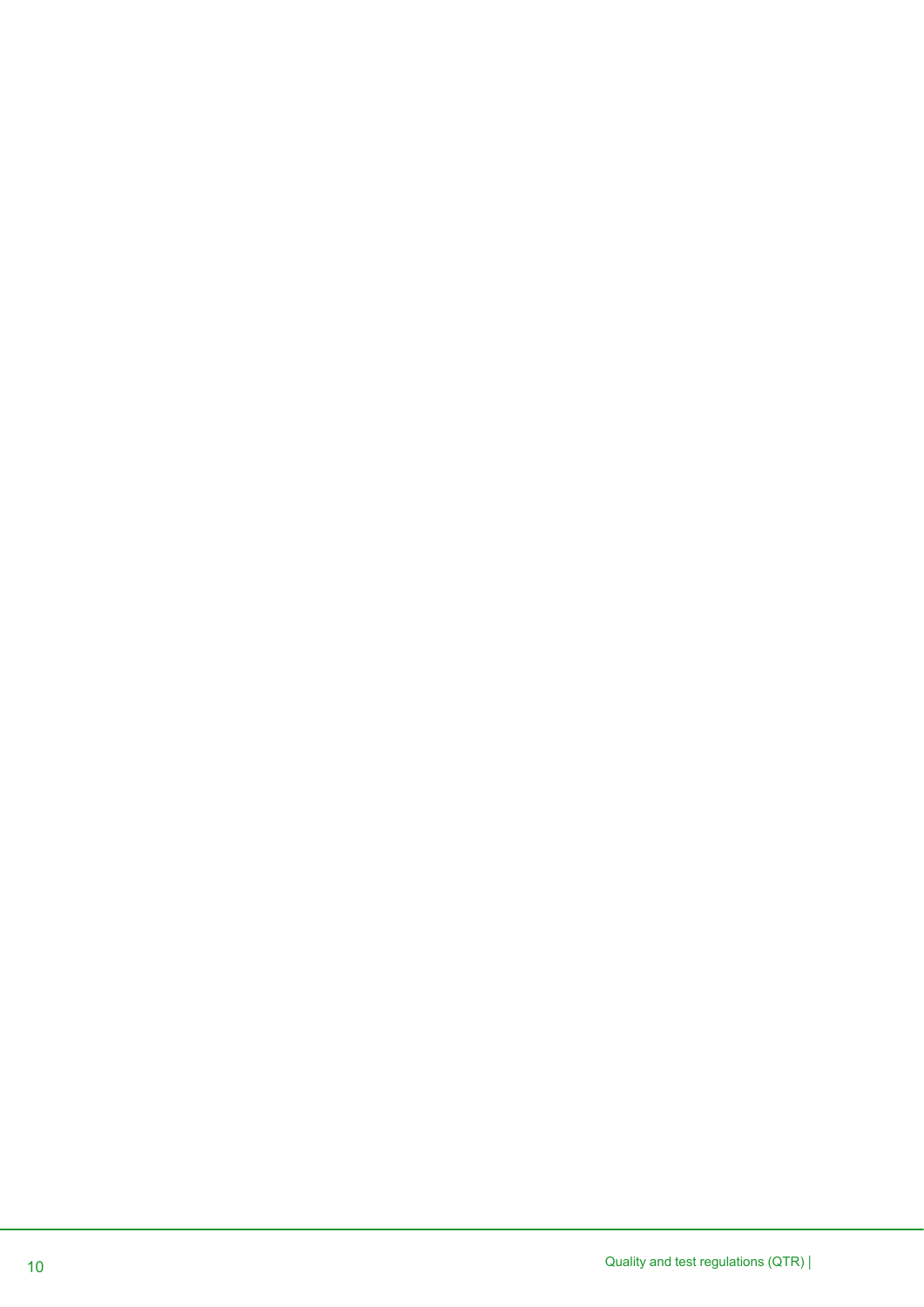## **Implementing Regulations for awarding and holding the quality label of the European Quality Association for Recycling e.V.**

## **1. Basis of quality**

The quality basis for the quality label consists of the quality and test regulations for processing the recovered construction materials (recycled construction materials) for use in road construction and other trafficked areas, building construction and civil engineering and earthworks and landscaping. The quality and test regulations shall be supplemented and perfected in adaptation to the technical progress.

#### **2. Awarding**

#### **2.1**

On application the European Quality Association for Recycling e.V. shall grant the producer the right to hold the quality label "High Quality of recycled and controlled construction materials" supplemented by a product specific inscription for the respective quality assurance.

#### **2.2**

The application shall be sent to the European Quality Association for Recycling e.V., Kronenstraße 55 - 58, 10117 Berlin in writing in German or English. A legally binding certificate of obligation signed (sample 1) shall be enclosed.

#### **2.3**

The application shall be reviewed by the Technical Committee. The Technical Committee shall test unannounced the products of the applicant in accordance with the quality and test regulations. It may inspect the company of the applicant and take samples of products and ask for and view the documents mentioned in the quality and test regulations. It shall issue a certificate of the test result which it shall send to the applicant and the Executive Board. The Technical Committee may entrust sworn experts or an officially recognized testing center with fulfilling these tasks at the costs of the quality label user. The person entrusted with carrying out the test shall prove his identity before starting to carry out the test.

#### **2.4**

If the test will be positive the Executive Board shall award the quality label to the applicant at the proposal of the Technical Committee (Sample 2). It the test will be negative the Technical Committee shall defer the application. It shall substantiate the deferment.

#### **3. Use**

#### **3.1**

Label users may use the quality label including a product specific inscription only for products meeting the quality and test regulations.

## **3.2**

The European Quality Association for Recycling e.V. alone is authorized to have produced the marking means of the quality label (metal coinage, coining die, printing plate, seals, adhesive seal marks, rubber stamps etc.) and to deliver or have delivered them to the label users and to specify their use.

#### **3.3**

The Executive Board may issue special provisions for using the quality label in advertising and community advertising to ensure the integrity of competition and to prevent misuse of the label. The same maxim of integrity of competition applies to them.

#### **3.4**

If the right to use the label is withdrawn legally binding the awarding certificate and all marking means of the quality label shall be returned; a claim for restitution does not exist. The same shall be applicable if the right to use the quality label has become extinct in a different way.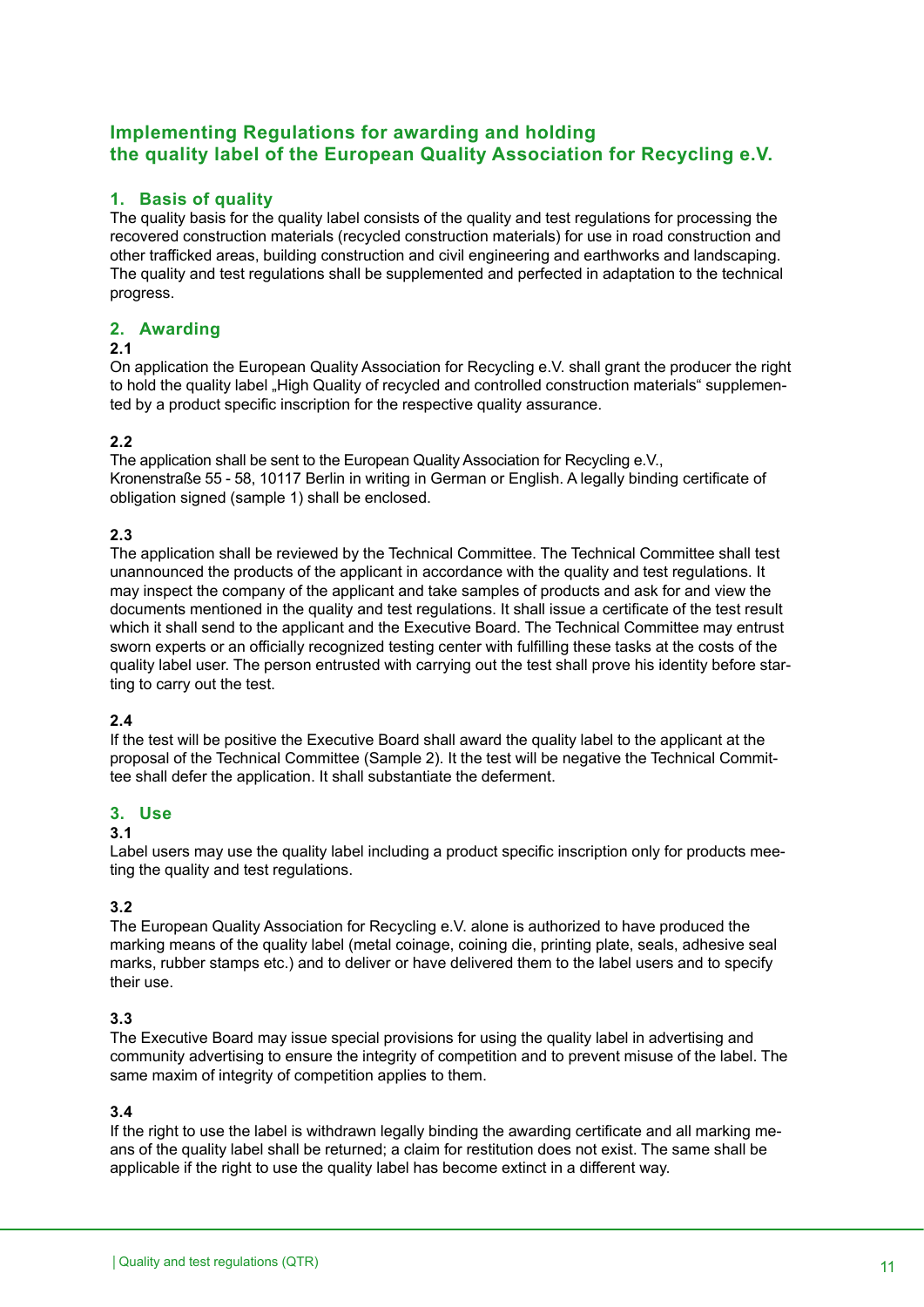## **4. Control**

## **4.1**

The European Quality Association for Recycling e.V. shall be authorized and obliged to control the use of the quality label and the observance of the quality and test regulations. Proof of the continuity of control shall be furnished to the Technical Committee of EQAR by a control contract with an accredited test institute.

## **4.2**

Each user of the label shall himself take care that the quality and test regulations will be met. He is obliged to carry out quality control for statistical purposes. He shall carefully record own tests. Upon request the records shall be always transmitted to the Technical Committee or its authorized representative and be viewed. The label user shall submit its quality-assured products control tests by the Technical Committee or its authorized representative . He shall cover the costs of testing.

#### **4.3**

At any time inspectors may demand or take samples in the company of the label user. They may also take samples on the market or at the buyer. Requested samples shall be transferred without delay. Inspectors may at any time visit the company during hours of operation.

#### **4.4**

If a test will be negative or goods delivered will be deferred the label user shall have the test repeated informing the Technical Committee on it. The label user may also request a repeated test.

#### **4.5**

A certificate shall be issued for each test result. The European Quality Association for Recycling e.V. and the label user shall always receive a copy.

#### **4.6**

If it will be not be justified that the supplied goods will be rejected the rejecting applicant shall cover the testing costs; if it will be justified the respective label user shall cover them.

## **5. Punishing the offences**

#### **5.1**

If the Technical Committee detects defects in quality assurance it shall propose punishing measures to the Executive Board – graded according to the seriousness of the offences. These are, as a rule:

## **5.1.1**

Additional requirements to be met in the framework of own control

## **5.1.2**

Increase of external control

## **5.1.3**

Warning

## **5.1.4**

Contractual penalty up to the amount of Euros 1,500.00

## **5.1.5**

Withdrawal of the label for a limited period or permanently

## **5.2**

Label users offending against Sections 3 and 4 may be warned.

## **5.3**

A contractual fine up to Euros 1,500.00 may be imposed for each individual case. The contractual fine shall be paid to the Quality Association for Recycling e.V. within two weeks after the decision has come into force.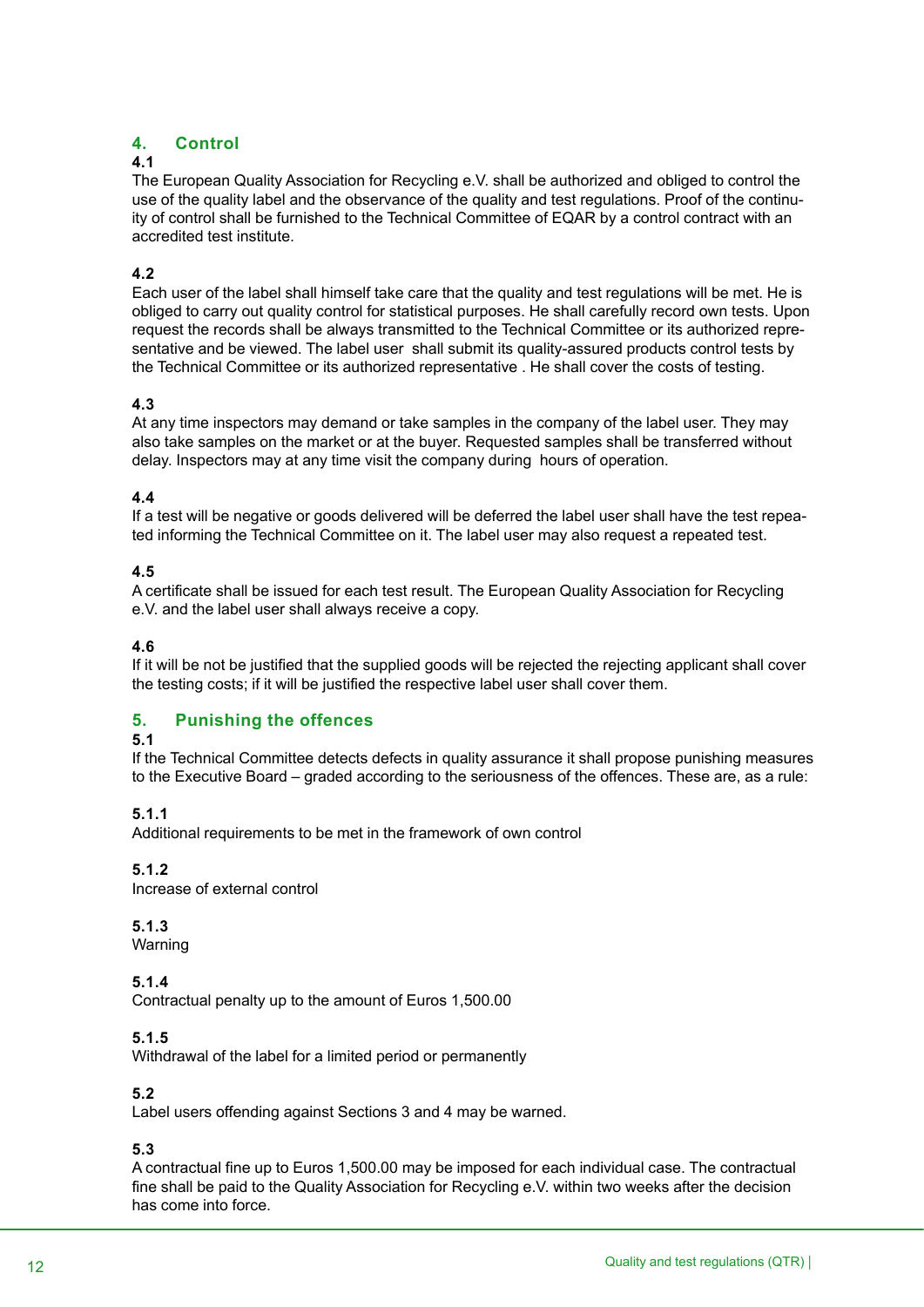## **5.4**

The measures mentioned in Section 5.1 may be combined with each other.

#### **5.5**

Label users repeatedly or seriously offending against Sections 3 or 4 will loose the label for a limited period or permanently. The same applies to label users delaying or preventing the tests.

#### 5.6

The person concerned shall be consulted before carrying out all measures.

#### **5.7**

The punishing measures shall become effective when coming into force.

#### **5.8**

In urgent cases the president of the European Quality Association for Recycling e.V. may preliminarily withdraw the label with immediate effect. This shall be confirmed by the Executive Board within 2 weeks.

## **6. Complaints**

#### **6.1**

Label users may lodge a complaint with the Executive Board within 4 weeks after receiving the decisions. The complaint shall be dealt with by the Executive Board at its next meeting (within 8 weeks). The refusal of a complaint shall be substantiated.

#### **7. Reawarding**

If the right to use the label has been withdrawn, it may be reawarded not earlier than after three months. The Executive Board may, however, impose additional conditions.

#### **8. Alterations**

Alterations, also editorial alterations, shall enter into force at an appropriate time after they have been made known by the Executive Board.